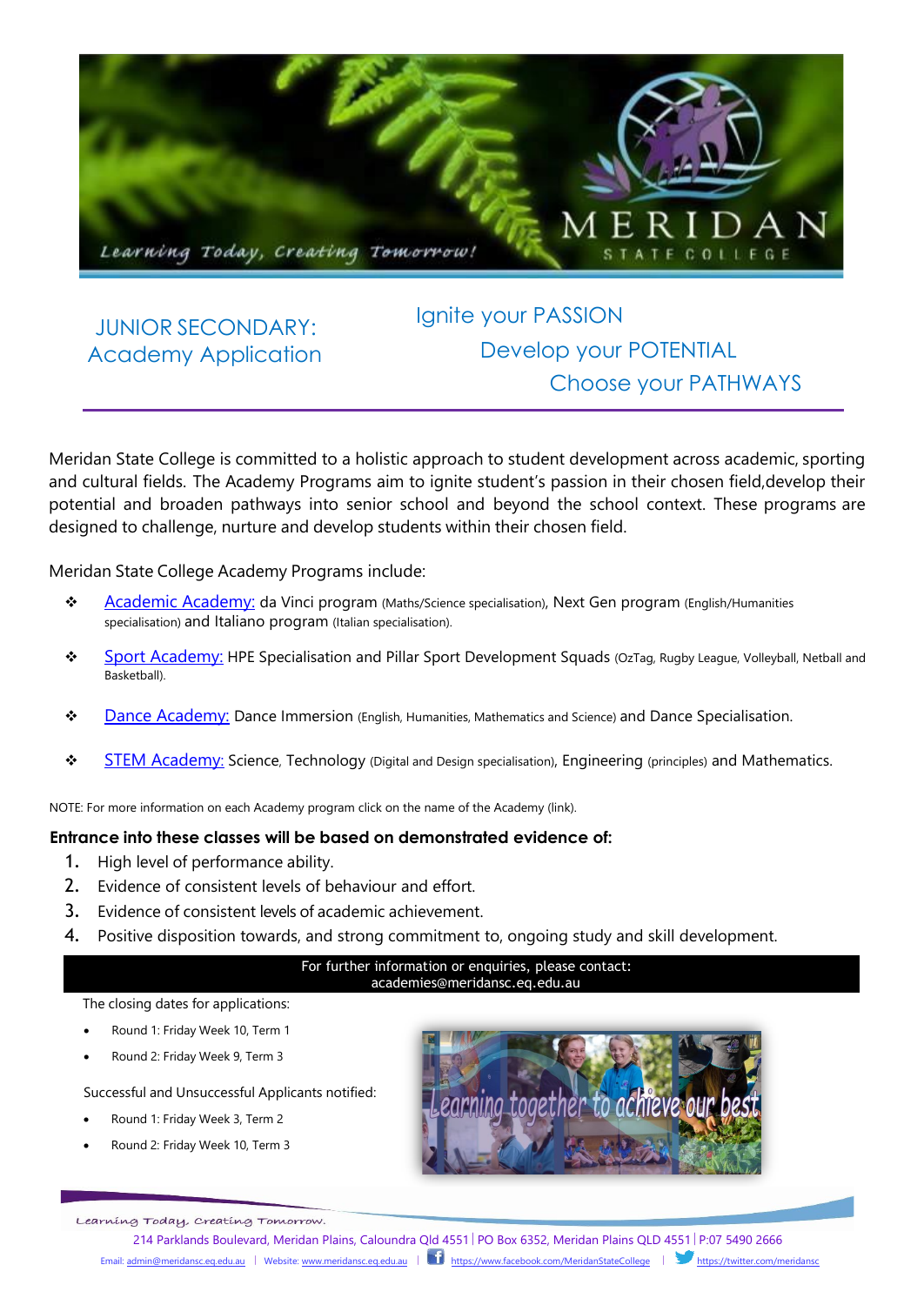JUNIOR SECONDARY: Academy Application



Please note the Academy student expectations:

- Academy Programs have a minimum commitment of two (2) years Year 7 and Year 8.
- Students must maintain a GPA (Grade Point Average) of 3.25 and a BPA (Behaviour and Effort Point Average) of 3.25 to remain in the program.
- Academy students are expected to maintain a high level of community involvement by participating in College events, for example ANZAC day march, Sporting carnivals.

## Key Contacts:



 **Brandie Clucas**  Deputy Principal Transition Yr6/7 [bcluc1@eq.edu.au](mailto:bcluc1@eq.edu.au) Academic Academy



**Pia Manttan** Head of Department The Arts [pmant9@eq.edu.au](mailto:pmant9@eq.edu.au) Dance Academy



**Stephen Reid** Head of Department Digital Technology [sreid11@eq.edu.au](mailto:sreid11@eq.edu.au) STEM Academy



**Lorraine Lehmann**  Head of Department Design Technology [llehm1@eq.edu.au](mailto:llehm1@eq.edu.au) STEM Academy



**Ross Stewart** Head of Department Health and Physical Ed [rstew101@eq.edu.au](mailto:rstew101@eq.edu.au) Sports Academy



**Anthony Grimbergen**  Head of Department Humanities [agrim@eq.edu.au](mailto:agrim@eq.edu.au) Italian Excellence

For further information or enquiries regarding Meridan State College Academies,

please contact [academies@meridansc.eq.edu.au](mailto:academies@meridansc.eq.edu.au)

Learning Today, Creating Tomorrow.

214 Parklands Boulevard, Meridan Plains, Caloundra Qld 4551 PO Box 6352, Meridan Plains Qld 4551 P:07 5490 2666 Email: [admin@meridansc.eq.edu.au](mailto:admin@meridansc.eq.edu.au) | Website: [www.meridansc.eq.edu.au](http://www.meridansc.eq.edu.au/) | <https://www.facebook.com/MeridanStateCollege>| <https://twitter.com/meridansc>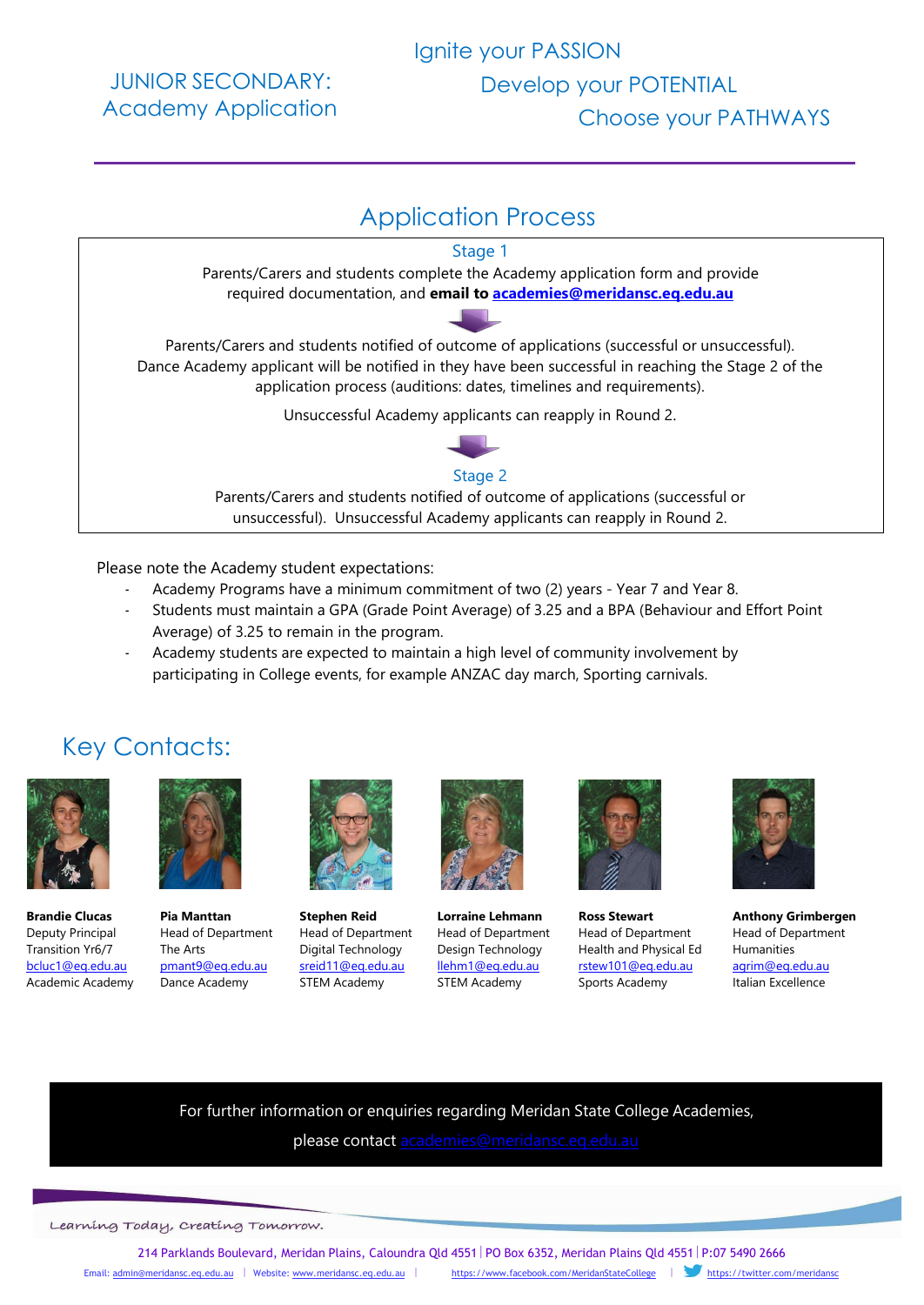# MERIDA ERIDAN STATE COLLEGE

## Academy Application: Grade Academy Application: Grade

Executive Centre.

| Student (Applicant) name:                                                                                      |                                                                                                                        |  |
|----------------------------------------------------------------------------------------------------------------|------------------------------------------------------------------------------------------------------------------------|--|
| Current School:                                                                                                | <u> 1989 - Johann Barn, mars ann an t-Amhain Aonaich an t-Aonaich an t-Aonaich an t-Aonaich an t-Aonaich an t-Aon</u>  |  |
| Date of birth:                                                                                                 | <u> 1980 - Johann Barn, mars ann an t-Amhain Aonaich an t-Aonaich an t-Aonaich ann an t-Aonaich ann an t-Aonaich</u>   |  |
| Parent/Carer Name:                                                                                             | <u> 1989 - Johann Barn, mars eta bainar eta baina eta baina eta baina eta baina eta baina eta baina eta baina e</u>    |  |
| Address:                                                                                                       | <u> 1980 - Johann Barn, mars an t-Amerikaansk ferhandsk ferhandsk ferhandsk ferhandsk ferhandsk ferhandsk ferhands</u> |  |
| Suburb:<br><u> 1980 - John Stone, mars et al. (</u>                                                            |                                                                                                                        |  |
| Home Phone: 2008 and 2008 and 2008 and 2008 and 2010 and 2010 and 2010 and 2010 and 2010 and 2010 and 2010 and |                                                                                                                        |  |
|                                                                                                                |                                                                                                                        |  |
| Are you in the Meridan State College catchment area?                                                           |                                                                                                                        |  |
| Yes<br>No                                                                                                      |                                                                                                                        |  |
| Note: If not in our catchment area, please complete Catchment Exemption Form, available from the               |                                                                                                                        |  |

Select which Academy program(s) you would like to apply for (multiple programs can be selected):

| <b>Academic Academy</b>                              |  | Dance Academy                    | Sport Academy             | STEM Academy                      |
|------------------------------------------------------|--|----------------------------------|---------------------------|-----------------------------------|
| Da Vinci Program (Maths/Science specialisation)      |  | Dance Immersion:                 | <b>HPE Specialisation</b> | Maths/Science                     |
| Next Gen Program (English/Humanities Specialisation) |  | English/Humanities/Science/Maths | Pillar Sport:             | Digital Technology Specialisation |
| Italiano Program (Italian Specialisation)            |  | Dance Specialisation             |                           | Design Technology Specialisation  |

Please provide any relevant documentation to support your application, including most recent report card, certificates of achievement/participation and references.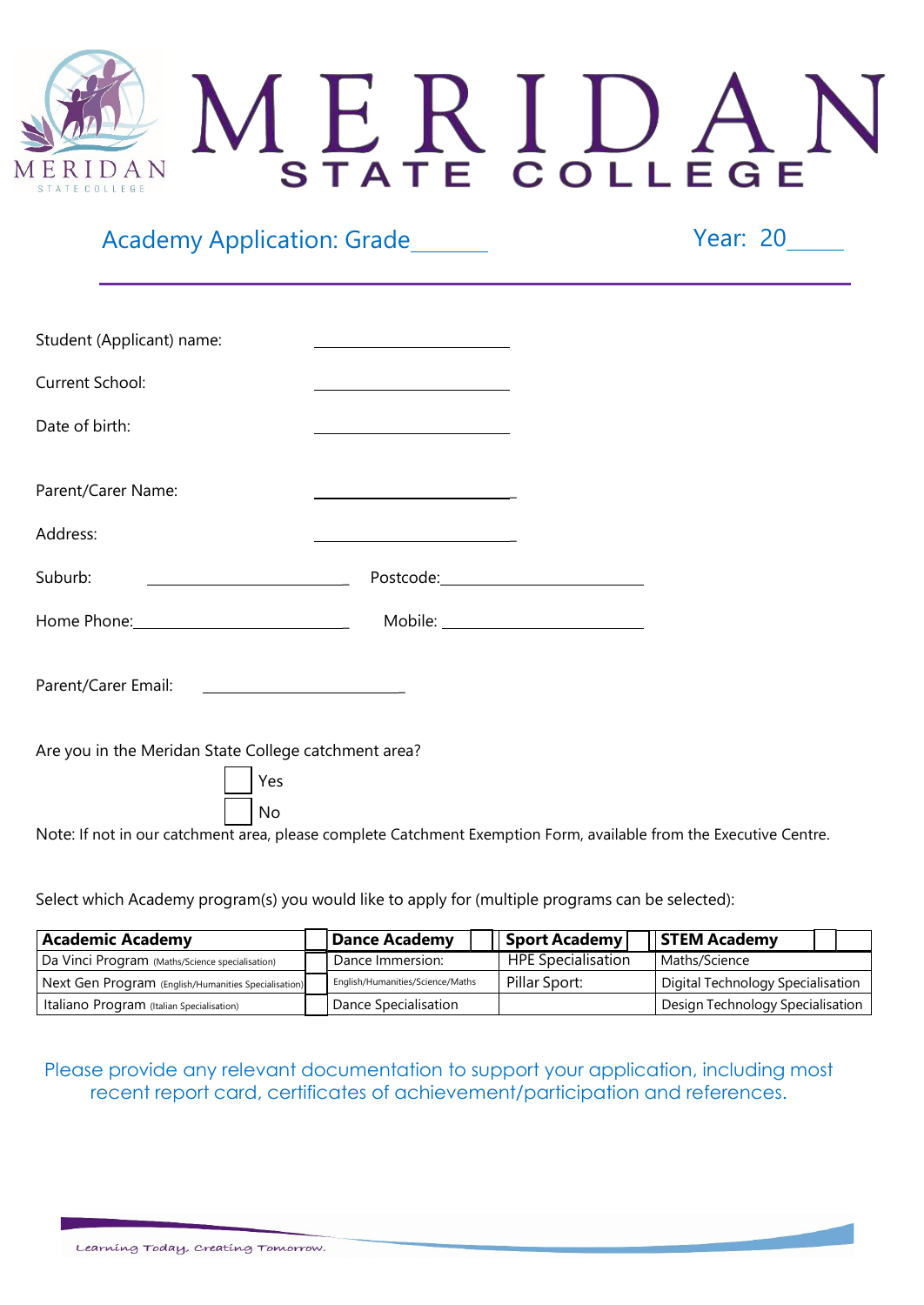# MERI **STAT**

**Junior Secondary: Academy Application**

#### **1.** Ignite your PASSION

Please provide a written response outlining how you have demonstrated your passion and commitment for learning. You may describe your educational goals and aspirations, your academic achievement or describe a situation or subject that made you excited about learning and why.

#### **2.** Develop your POTENTIAL

Commitment to showing initiative, working hard and being an active member of our school and local community is essential for any ACADEMIES student. Please give details of any programs that you are involved in outside of school (volunteer groups, art groups, music, tutoring, academic programs etc.). How has your involvement in these groups helped you develop as a person?

Learning Today, Creating Tomorrow.

214 Parklands Boulevard, Meridan Plains, Caloundra Qld 4551 | PO Box 6352, Meridan Plains Qld 4551 | P:07 5490 2666

Email: [admin@meridansc.eq.edu.au](mailto:admin@meridansc.eq.edu.au) | Website: [www.meridansc.eq.edu.au](http://www.meridansc.eq.edu.au/) | <https://www.facebook.com/MeridanStateCollege>| <https://twitter.com/meridansc>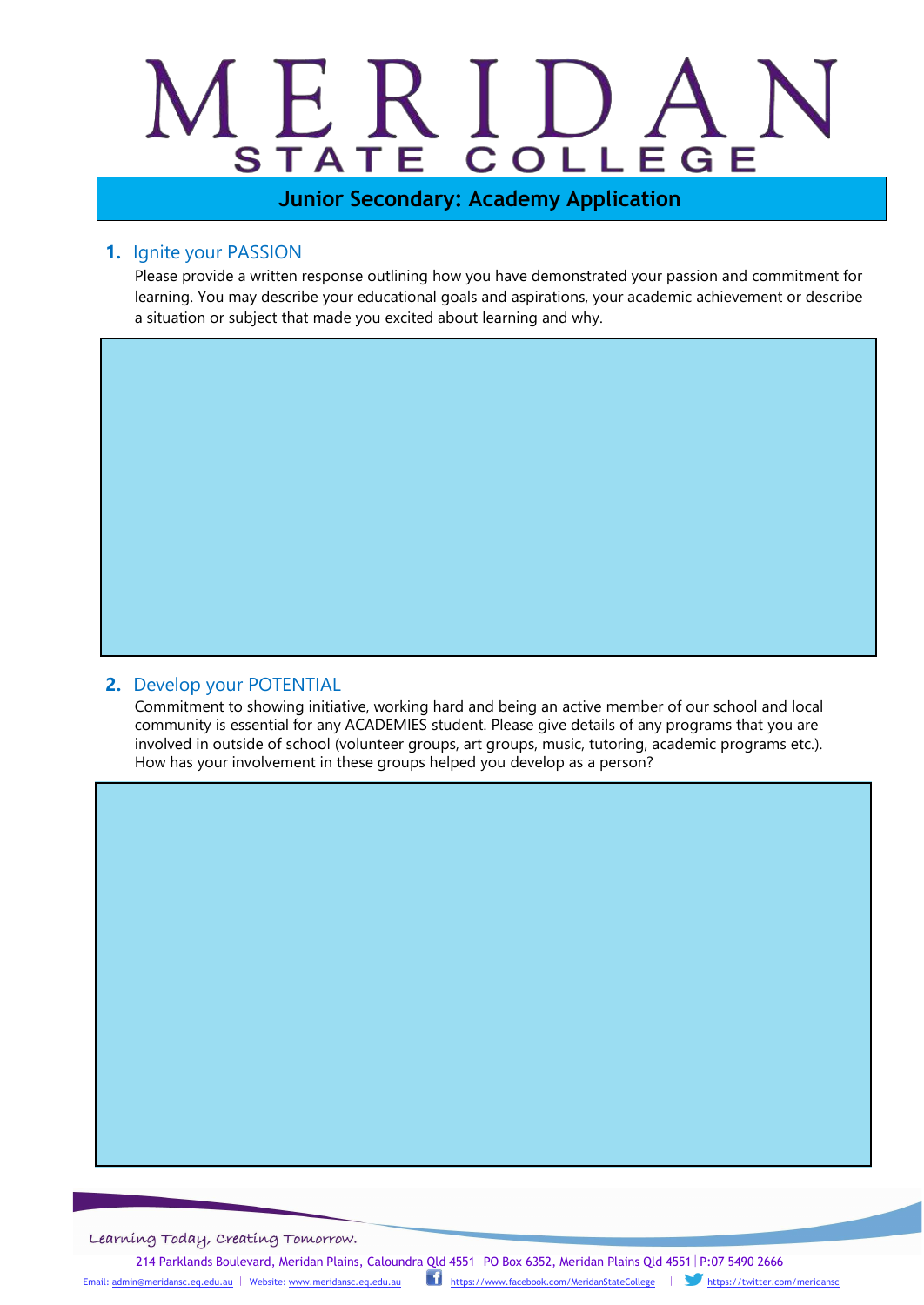# $\sum_{i=1}^{n}$ MERI **STAT**

**Junior Secondary: Academy Application**

#### **3.** Choose your PATHWAYS

Demonstrate your future pathways. Outline why you believe you would be a suitable applicant for the ACADEMIES Program. What characteristics do you feel you have that would enable you to maximise the opportunities that these programs can offer? E.g. I have been the member of a soccer team for 3 years which has required me to work within a team environment.

#### **4.** Achievement

- Complete the table below
- Attach a copy of your most recent Report Card

| <b>Subject</b>                            | <b>Level of Achievement</b> | <b>Effort</b> | <b>Behaviour</b> |
|-------------------------------------------|-----------------------------|---------------|------------------|
| English                                   |                             |               |                  |
| Maths                                     |                             |               |                  |
| Science                                   |                             |               |                  |
| Humanities (HASS)                         |                             |               |                  |
| Health and Physical Education             |                             |               |                  |
| Technology (Design or Digital Technology) |                             |               |                  |
| Dance (if studied)                        |                             |               |                  |
| LOTE:<br>(specify language studied)       |                             |               |                  |

#### Confirmation  $\checkmark$  Please tick boxes below



In submitting this form, I declare that information supplied on this form (and the accompanying documents and statements) is complete and correct to the best of my knowledge.

I give permission for Meridan State College to use photographs and media material in relation to my Child receiving a place in, and participating in the Academy Programs.

Student Signature : Parent Signature : \_\_\_\_\_\_\_\_\_\_\_\_\_

 $Date:$ 

Digital submission to: [academies@meridansc.eq.edu.au](mailto:admin@meridansc.eq.edu.au)

Learning Today, Creating Tomorrow.

214 Parklands Boulevard, Meridan Plains, Caloundra Qld 4551 PO Box 6352, Meridan Plains Qld 4551 P:07 5490 2666 Email: [admin@meridansc.eq.edu.au](mailto:admin@meridansc.eq.edu.au) | Website: [www.meridansc.eq.edu.au](http://www.meridansc.eq.edu.au/) | <https://www.facebook.com/MeridanStateCollege>| <https://twitter.com/meridansc>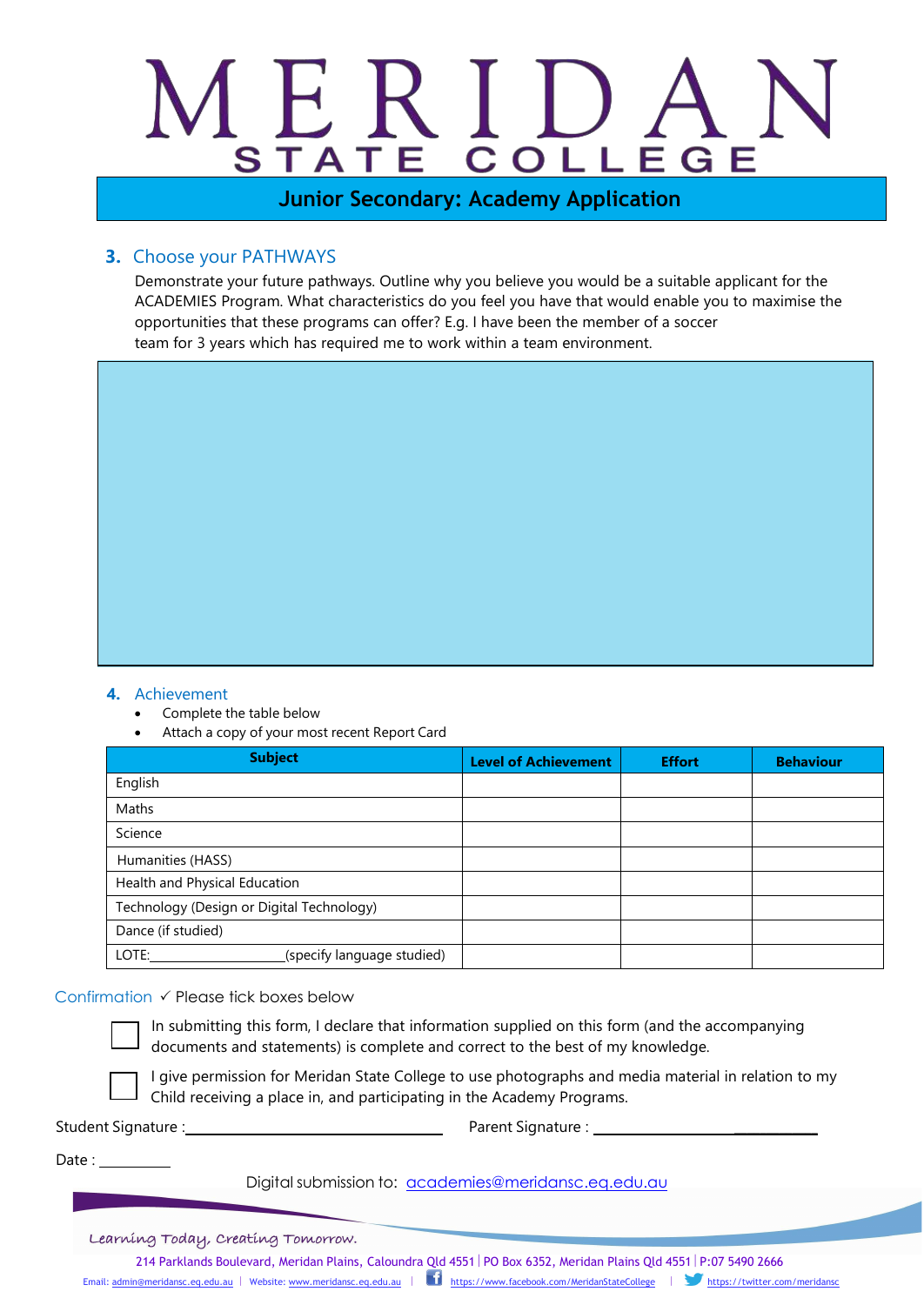# **Sport Academy (only)**

#### **The Marlin Creed: Tenet 1 - Conduct Yourself with Honour**

1. List any Leadership Roles you have had over the last 2 years (These do not have to be within sport and could be within any team, your class, school or a community context)

2. Look at the aspects listed under "Conduct Yourself with Honour" as part of our Marlin Creed on the previous page. In 80-120 words, describe a situation in sport that best demonstrates where you have recently displayed one of these characteristics.

#### **The Marlin Creed: Tenet 2 - Play to Win**

3. In the table below, list the activities you have been involved in and level you have achieved in sport outside of school over the last 2 years.

| Sport or Activity | Club or<br>Organisation | Representative Level Achieved<br>(Tick Level) |  |                            |  |  |                       |  |  |                         |  |  |  |
|-------------------|-------------------------|-----------------------------------------------|--|----------------------------|--|--|-----------------------|--|--|-------------------------|--|--|--|
|                   |                         | Local<br>(Caloundra)                          |  | Region<br>(Sunshine Coast) |  |  | State<br>(Queensland) |  |  | National<br>(Australia) |  |  |  |
|                   |                         |                                               |  |                            |  |  |                       |  |  |                         |  |  |  |
|                   |                         |                                               |  |                            |  |  |                       |  |  |                         |  |  |  |
|                   |                         |                                               |  |                            |  |  |                       |  |  |                         |  |  |  |
|                   |                         |                                               |  |                            |  |  |                       |  |  |                         |  |  |  |
|                   |                         |                                               |  |                            |  |  |                       |  |  |                         |  |  |  |

4. List the sports you have been involved in through school over the last 2 years. Remember to include interschool sport and carnivals such as swimming, cross country or athletics.

|          |                                     |  | Representative Level Achieved<br>(Tick Level) |                               |  |  |                                        |  |  |                                 |  |  |                                           |  |  |
|----------|-------------------------------------|--|-----------------------------------------------|-------------------------------|--|--|----------------------------------------|--|--|---------------------------------|--|--|-------------------------------------------|--|--|
| Activity | School<br>Sport or<br>Participation |  |                                               | School Team<br>(e.g. Meridan) |  |  | District<br>(e.g. Coastal<br>District) |  |  | Region<br>(E.g. Sunshine Coast) |  |  | State or<br>National<br>(e.g. QLD or Aus) |  |  |
|          |                                     |  |                                               |                               |  |  |                                        |  |  |                                 |  |  |                                           |  |  |
|          |                                     |  |                                               |                               |  |  |                                        |  |  |                                 |  |  |                                           |  |  |
|          |                                     |  |                                               |                               |  |  |                                        |  |  |                                 |  |  |                                           |  |  |
|          |                                     |  |                                               |                               |  |  |                                        |  |  |                                 |  |  |                                           |  |  |
|          |                                     |  |                                               |                               |  |  |                                        |  |  |                                 |  |  |                                           |  |  |
|          |                                     |  |                                               |                               |  |  |                                        |  |  |                                 |  |  |                                           |  |  |
|          |                                     |  |                                               |                               |  |  |                                        |  |  |                                 |  |  |                                           |  |  |
|          |                                     |  |                                               |                               |  |  |                                        |  |  |                                 |  |  |                                           |  |  |

Learning Today, Creating Tomorrow.